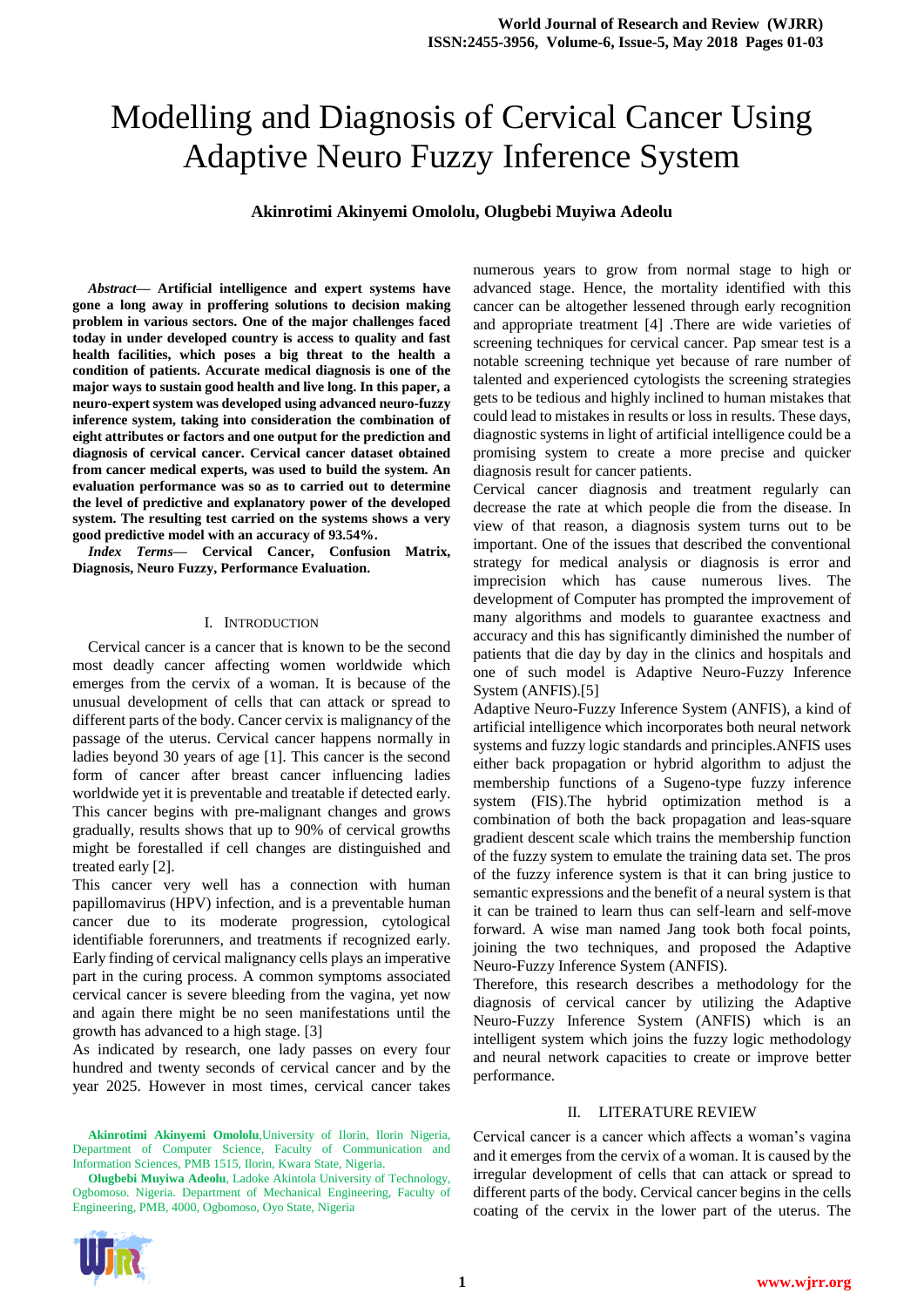cervix joins the body of the uterus to the vagina. The part of the cervix closest to the body of the uterus is known as the endocervix. The part by the vagina is the exocervix. The two essential sorts of cells covering the cervix are squamous cells and glandular cells. These two sorts meet at a spot called the change zone. The zone of the change zone changes as you get more seasoned and if you conceive an offspring. Most cervical cancers start in the cells of the transformation zone. These cells don't all of a sudden change into cancer. Rather, the typical cells of the cervix first progressively create pre-harmful changes that transform into cancer. Medical Specialists or practitioners utilize a few terms to describe these precancerous changes, including cervical intraepithelial neoplasia (CIN), squamous intraepithelial sore (SIL), and dysplasia. These progressions can be identified and treated to keep cancer from developing. [6]

Mutgi, Murthy, & V, (2015) [7] an automated system was created for analysis of cervical cancer utilizing image processing procedures and neural systems. MATLAB an image processing tool was utilized to extract features from cytology images that are utilized for separating different phases of cervical cancer. The features extracted served as data used to train the neural network. The result was to classify the images as non-cancerous, low- grade and high-grade cancer cells.

Odeh (2011) [8] developed a diagnosis system, for diagnosis of skin cancer. Hybrid gradient descent optimization method was used to train the ANFIS algorithm. The diagnosis system comprised of three different types of skin lesions. The performance evaluation of the ANFIS model was based accuracy of the classification and the performance of the training. The outcomes affirmed that the proposed ANFIS model has potential in classifying the skin cancer diagnosis.

Hernandez et al. [9] developed an expert system with image interpretation and fuzzy. The data given by specialists for decision in diagnosis is modeled by the expert system. In a second stage, at that point, the system plays out an examination by fragmenting the prepared images to demonstrate the interest parameters in the image recommended by the system for its conclusion. In the initial two stages, the system is incorporated by a graphic interface and fuzzy where image is transferred. At long last, a finding is proposed for antecedent wounds of CN. In cases managing doctor's ability, an expert system that can analyze good or bad cases does not cause for any enthusiasm; consequently, the commitment of this work concentrates on the atypical, where the data is insufficient to diagnose.

Al-daoud(2016) [10], a model to analyze the malignancy infections by utilizing fuzzy rules with moderately little number of linguistic labels was developed. The model is actualized and contrasted with ANFIS. The both models are connected on "Wisconsin Breast Cancer" data set. Three rules are expected to acquire the grouping rate 97% by utilizing the changed model. In actuality, more standards are expected to get the same exactness by utilizing ANFIS. In addition, the outcomes demonstrate that the new model is more precise than the former. The proposed Neuro-fuzzy inference system can be re-connected to numerous applications, for example, data estimate, human conduct representation, and many more.

# III. PROPOSED SYSTEM

## *A. Technique Procedure*

The technique to be employed to achieve the stated objectives of this project is stated below:

*B. Dataset collection*

The set of data collected is within one health center which is Leah Foundation. A total of 250 patient's data was collected. The data contains eight input risk factors of cervical cancer used to develop the cervical cancer diagnosis system which is capable of predicting the possibility of a patient having cervical cancer using the given factors.

*C*. *Grouping of Data Set*

The whole data was divided into 75% that is 188 data samples for training and 30% that is a total of 62 data samples for testing. 25% of the data were also used for checking. The checking or validation set is used to check how generalized the trained set can be while the testing set is to evaluate how efficient the ANFIS can be in predicting cervical cancer.

#### *D. Input variable*

The input variables are the risk elements or factors which put a lady at a higher risk of getting cervical cancer. The inputs are:

- I. Risk of human papilloma virus (HPV)
- II. Multiple sex partner
- III. Young age at first sexual act
- IV. Husbands extra marital affair (if married)
- V. Low socio economic status
- VI. Parity(minimum of four pregnancies)
- VII. Oral contraceptive pill
- VIII. Genetic history

## **Table 1:** Data Variable Transformation

| S/NO | <b>INPUT VARIABLE</b>                         | VALUES                 |  |
|------|-----------------------------------------------|------------------------|--|
| 1    | Risk of HPV                                   | $Yes = 1$<br>$N_0 = 0$ |  |
| 2    | Multiple sex partner                          | $Yes = 1$<br>$N_0 = 0$ |  |
| 3    | Young age at first sexual act                 | $N_0 = 0$<br>$Yes = 1$ |  |
| 4    | Husbands extra marital affair<br>(if married) | $N_0 = 0$<br>$Yes = 1$ |  |
| 5    | Low socio economic status                     | $Yes = 1$<br>$N_0 = 0$ |  |
| 6    | Parity(minimum of<br>four<br>pregnancies)     | $N_0 = 0$<br>$Yes = 1$ |  |
| 7    | Oral contraceptive pills                      | $Yes = 1$<br>$N_0 = 0$ |  |
| 8    | Genetic Factor                                | $Yes = 1$<br>$N_0 = 0$ |  |

### **Table 1 summarizes the data variable transformation. It shows input set and the range of their possible values called membership function.**

#### IV. System Implementation and Results

A hybrid learning process which is the bringing together of least square gradient descent optimization methods and back propagation is used by ANFIS to adjust the parameters of a sugeno-type fuzzy inference system, so as to emulate the model. The model was tested using a testing data set to validate the performance of the model and to also see how the model performs without the data being used to train it. The model can also be validated using checking data set to test for over fitting of the training data.